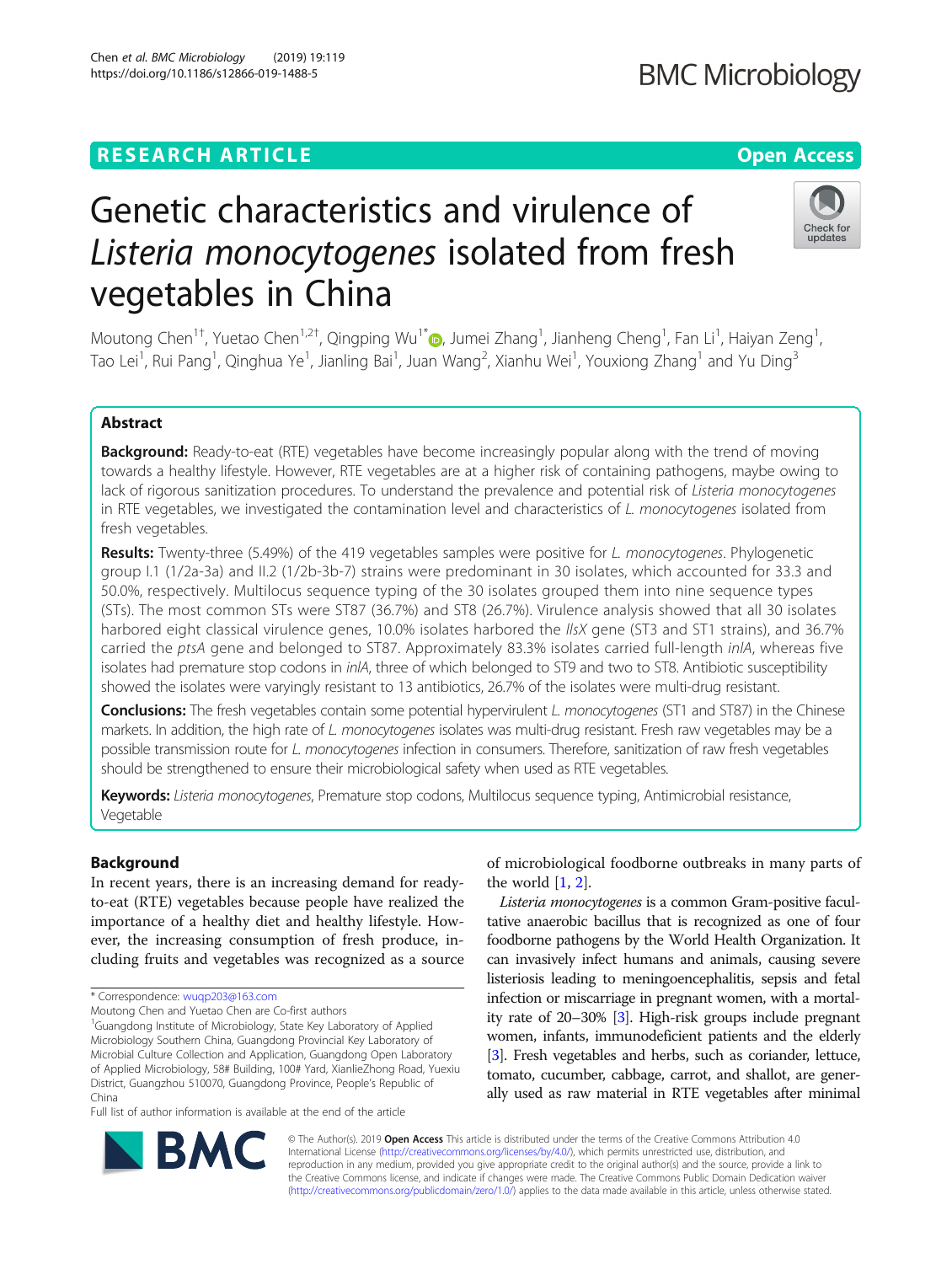<span id="page-1-0"></span>processing to preserve nutrients, which is an important source of RTE vegetable pollution. In recent years, reports show an increase in the prevalence of *L. monocytogenes* in fresh and RTE vegetables. A study revealed that L. monocytogenes was detected in 6.67% fruit and vegetable products from 2011 to 2015 in Jilin Province, China (Yang et al., 2017). Both in Europe and USA, a link between foodborne disease outbreaks and pathogen (such as L. monocytogenes) contaminated green leafy vegetables, such as lettuce and spinach, and their RTE salads has been reported [\[4\]](#page-7-0). In recent years, the occurrence of L. monocytogenes in vegetables has been reported in several countries, with the detection rate ranging from 0.6 to 9.1% [\[5](#page-7-0)–[8](#page-7-0)]. China is the largest vegetable producer and consumer in the world, with an output volume of vegetables and processed products of 10.1 million tons in 2015 [\[9](#page-7-0)], However, there is no uniform method for risk assessment and management of L. monocytogenes in RTE vegetables [\[10\]](#page-7-0),which are mostly consumed raw or after minimal processing and pathogen contamination poses a health risk.

It is critical to evaluate the virulence of L. monocytogenes in fresh vegetables. This study aimed to evaluate the qualitative and quantitative contamination level by L. monocytogenes in fresh vegetables from Chinese markets. We determined the phylogenetic group, virulence profiles, and antimicrobial resistance and performed multilocus sequence typing (MLST) to comprehensively study the virulence of L. monocytogenes isolated from fresh vegetables across China.

#### Results

#### Qualitative and quantitative analysis of L. monocytogenes in fresh vegetable samples

A total of 23 (5.49%) positive samples were detected by quantitative and qualitative methods in the 419 collected vegetable samples. According to the different types of vegetables collected, the positive rate of lettuce was highest (7.78%), followed by coriander (4.49%), tomato (4.90%) and cucumber (4.88%) (Table 1). Among the 23 positive samples, quantitative detection by MPN method showed that the contamination level of two samples corresponding to lettuce and tomato were up to 110 MPN/ g, one tomato sample was 24 MPN/g, and the remaining 20 samples were between 0.3–10 MPN/g. We also isolated 30 strains of L. monocytogenes from the 23 positive samples (Additional file [1](#page-6-0): Table S2).

#### Phylogenetic group analysis

Multiple PCR was used to analyze the phylogenetic group of 30 isolates obtained from 23 L. monocytogenes-positive samples (Additional file [1:](#page-6-0) Figure S1). Isolates belonging to different phylogenetic group from the same sample were included in this study. Isolates were divided into four phylogenetic groups, among which phylogenetic group I.1 (1/2a-3a) accounted for 33.3% (10/30), phylogenetic group I.2 (1/2c-3c) accounted for 13.3% (4/ 30), phylogenetic group II.1 (4b-4d-4e) accounted for 3.3% (1/30), and phylogenetic group II.2 (1/2b-3b-7) was predominant at 50.0% (15/30) (Fig. [1\)](#page-2-0). L. monocytogenes of two different phylogenetic groups were isolated from three lettuce samples, one cucumber sample and one coriander sample, suggesting that there were different serotypes of *L. monocytogenes* contaminating the same vegetable sample.

#### Multilocus sequence typing analysis

According to the sequencing results of the seven housekeeping genes using MLST, the sequence types (STs) and clonal complexes (CCs) of the isolates were obtained. The 30 isolates were classified into nine STs belonging to nine CCs (Fig. [1](#page-2-0)). ST87/CC87 and ST8/CC8 were predominant and accounted for 36.7% (11/30) and 26.7% (8/30), respectively. CC9 accounted for 13.3% (4/ 30), CC3 for 6.7% (2/30), and CC1, CC5, CC7, CC59 and CC155 were 3.3% (1/30) each, respectively.

#### Virulence profiles analysis

In this study, a total of 10 virulence genes (prfA, mpl, plcA, inlB, plcA, hly, iap, actA, llsX and ptsA) of 30 isolates were detected by PCR. The results showed that except for the  $llsX$  and  $ptsA$ , all isolates carried the other eight virulence genes. Only three isolates (413-2LM, 1965-1LM and 2013-1LM) carried the *llsX* gene, which belonged to ST1 and ST3. A total of 11 (36.7%) isolates harbored the ptsA gene and all belonged to ST87 (Additional file [1](#page-6-0): Figure S2).

Table 1 Listeria monocytogenes isolates from different vegetable samples

|                  | $\tilde{}$        |                             |                         |  |  |
|------------------|-------------------|-----------------------------|-------------------------|--|--|
| Types of samples | Number of samples | No. (%) of positive samples | Isolated strains number |  |  |
| Coriander        | 89                | 4(4.49)                     |                         |  |  |
| Lettuce          | 90                | 7(7.78)                     | 10                      |  |  |
| Tomato           | 102               | 5(4.90)                     |                         |  |  |
| Cucumber         | 123               | 6(4.88)                     |                         |  |  |
| Others           | 15                | 1(6.67)                     |                         |  |  |
| Total            | 419               | 23 (5.49)                   | 30                      |  |  |
|                  |                   |                             |                         |  |  |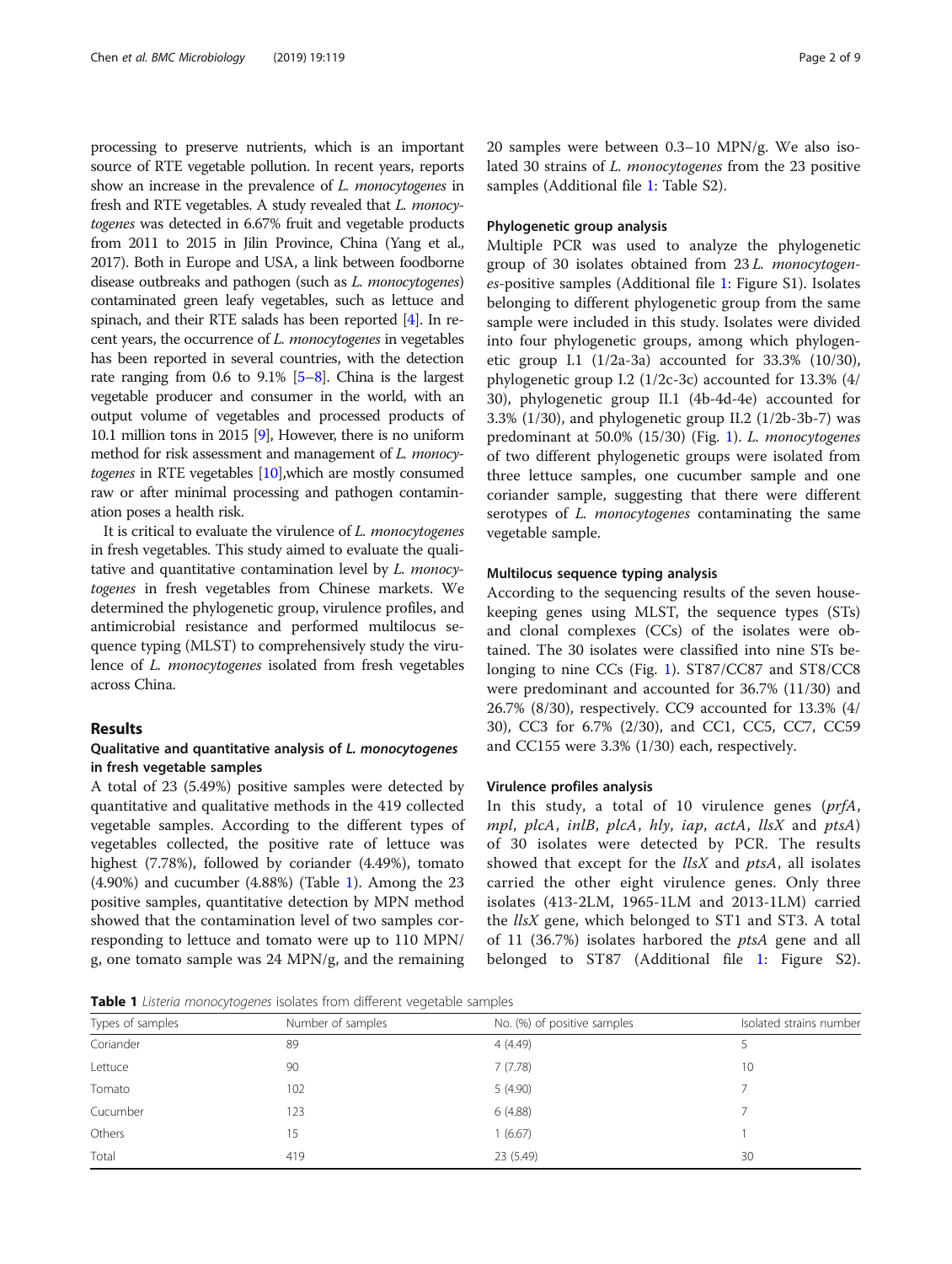<span id="page-2-0"></span>

|                                                                                                                                                                                                                                                                                                                                                                                                                                                                                                                                                                                                                                              |     | Serogroups STs CCs prfA mpl plcAinlB plcB hlyA iap actA 11sX ptsA inlA <sup>a</sup> |              |                | Resistance profilms b                    | Sources     |
|----------------------------------------------------------------------------------------------------------------------------------------------------------------------------------------------------------------------------------------------------------------------------------------------------------------------------------------------------------------------------------------------------------------------------------------------------------------------------------------------------------------------------------------------------------------------------------------------------------------------------------------------|-----|-------------------------------------------------------------------------------------|--------------|----------------|------------------------------------------|-------------|
| 3491-3LM II.2 87 87 ■                                                                                                                                                                                                                                                                                                                                                                                                                                                                                                                                                                                                                        |     |                                                                                     |              |                | DA                                       | Lettuce     |
| 3665-1LM II.2 87 87                                                                                                                                                                                                                                                                                                                                                                                                                                                                                                                                                                                                                          |     |                                                                                     |              |                | DA-s                                     | Lettuce     |
| 2741-3LM II.2 87 87                                                                                                                                                                                                                                                                                                                                                                                                                                                                                                                                                                                                                          |     |                                                                                     |              |                | DA                                       | Cucumber    |
| 2741-1LM II.2 87 87                                                                                                                                                                                                                                                                                                                                                                                                                                                                                                                                                                                                                          |     |                                                                                     |              |                | DA                                       | Cucumber    |
| 2515-2LM II.2 87 87                                                                                                                                                                                                                                                                                                                                                                                                                                                                                                                                                                                                                          |     |                                                                                     |              |                | DA                                       | Cucumber    |
| 1963-3LM II.2 87 87                                                                                                                                                                                                                                                                                                                                                                                                                                                                                                                                                                                                                          |     |                                                                                     |              |                | DA-s                                     | Lettuce     |
| 1791-2LM II.2 87 87                                                                                                                                                                                                                                                                                                                                                                                                                                                                                                                                                                                                                          |     |                                                                                     |              |                | DA-k-s-cip-rd-va-c                       | Lettuce     |
| 1765-1LM II.2 87 87                                                                                                                                                                                                                                                                                                                                                                                                                                                                                                                                                                                                                          |     |                                                                                     |              |                | s-lev-cip-e-rd- da-va                    | Cauliflower |
| 1741-1LM II.2 87 87                                                                                                                                                                                                                                                                                                                                                                                                                                                                                                                                                                                                                          |     |                                                                                     |              |                |                                          | Lettuce     |
| 1614-1LM II.2 87 87                                                                                                                                                                                                                                                                                                                                                                                                                                                                                                                                                                                                                          |     |                                                                                     |              |                | DA                                       | Coriander   |
| 133-1LM II.2 87 87                                                                                                                                                                                                                                                                                                                                                                                                                                                                                                                                                                                                                           |     |                                                                                     |              |                |                                          | Coriander   |
| 1965-1LM II.2 3 3                                                                                                                                                                                                                                                                                                                                                                                                                                                                                                                                                                                                                            |     |                                                                                     |              |                | da                                       | Cucumber    |
| 2013-1LM II.2 3                                                                                                                                                                                                                                                                                                                                                                                                                                                                                                                                                                                                                              | -3  |                                                                                     |              |                | da                                       | Tomato      |
| 413-2LM $\Box$ 1 1                                                                                                                                                                                                                                                                                                                                                                                                                                                                                                                                                                                                                           |     |                                                                                     |              |                |                                          | Lettuce     |
| 413-4LM II.2 5                                                                                                                                                                                                                                                                                                                                                                                                                                                                                                                                                                                                                               | - 5 |                                                                                     |              |                |                                          | Lettuce     |
| 1263-1LM II.2 59 59                                                                                                                                                                                                                                                                                                                                                                                                                                                                                                                                                                                                                          |     |                                                                                     | □            | □■             | s-lev-cip-rd-da                          | Lettuce     |
| 2363-1LM $\overline{1}$ .2 9                                                                                                                                                                                                                                                                                                                                                                                                                                                                                                                                                                                                                 |     |                                                                                     | □            | $\square$ PMSC | DA-k-s                                   | Tomato      |
| 2363-3LM I.2 9                                                                                                                                                                                                                                                                                                                                                                                                                                                                                                                                                                                                                               |     |                                                                                     |              | $\square$ PMSC | da                                       | Tomato      |
| 2164-2LM I.2 9                                                                                                                                                                                                                                                                                                                                                                                                                                                                                                                                                                                                                               |     |                                                                                     | □            | $\Box$         | DA                                       | Cucumber    |
| 2114-1LM I.2 9                                                                                                                                                                                                                                                                                                                                                                                                                                                                                                                                                                                                                               | -q  |                                                                                     | П            | $\square$ PMSC | s-lev-cip-rd-da                          | Coriander   |
| 1231-1LM $\overline{1}$ , 1 7                                                                                                                                                                                                                                                                                                                                                                                                                                                                                                                                                                                                                |     |                                                                                     | $\mathbf{L}$ | . .            | LEV-DA-s-cip-sam-rd-va                   | Tomato      |
| 1331-1LM [ .1 155 1                                                                                                                                                                                                                                                                                                                                                                                                                                                                                                                                                                                                                          |     |                                                                                     |              |                | K-CN-S-CIP-E-RD-DA-TE-DO-VA-lev-c Tomato |             |
| 1331-2LM I.1 8                                                                                                                                                                                                                                                                                                                                                                                                                                                                                                                                                                                                                               |     |                                                                                     |              |                | K-CN-S-RD-DA-VA-lev-cip-e                | Tomato      |
| 1791-1LM I.1 8                                                                                                                                                                                                                                                                                                                                                                                                                                                                                                                                                                                                                               | -8  |                                                                                     |              |                | DA                                       | Lettuce     |
| 1963-1LM I.1 8                                                                                                                                                                                                                                                                                                                                                                                                                                                                                                                                                                                                                               | - 8 |                                                                                     | П            | П              | DA                                       | Lettuce     |
| 2114-3LM I.1 8                                                                                                                                                                                                                                                                                                                                                                                                                                                                                                                                                                                                                               | -8  |                                                                                     |              | $\square$ PMSC | s-lev-cip-rd-da                          | Coriander   |
| 2515-1LM I.1 8                                                                                                                                                                                                                                                                                                                                                                                                                                                                                                                                                                                                                               | -8  |                                                                                     | П            | $\Box$         | DA                                       | Cucumber    |
| 3015-1LM I.1 8                                                                                                                                                                                                                                                                                                                                                                                                                                                                                                                                                                                                                               | -8  |                                                                                     | □            | $\square$ PMSC | DA                                       | Cucumber    |
| 3340-2LM I.1 8                                                                                                                                                                                                                                                                                                                                                                                                                                                                                                                                                                                                                               | - 8 |                                                                                     |              |                | DA                                       | Tomato      |
| 3940-1LM I.1 8 8                                                                                                                                                                                                                                                                                                                                                                                                                                                                                                                                                                                                                             |     |                                                                                     | $\Box$       | $\Box$         | DA                                       | Coriander   |
| Fig. 1 Characteristics of 30 L. monocytogenes isolated from fresh vegetables. Of the 10 virulence genes (prfA, mpl, plcA, inlB, plcA, hly, iap, actA, llsX<br>and ptsA), black squares indicate the presence of the corresponding gene; white squares represent lack of corresponding gene. (a) PMSC,<br>premature stop codons in inlA; black squares indicate the presence of full-length inlA. (b) K (k), kanamycin; CN (cn), gentamycin; S (s), streptomycin; LEV<br>(lev), levofloxacin; CIP (cip), ciprofloxacin; SAM (sam), sulbactam/ampicillin; E (e), erythromycin; RD (rd), rifampin; DA (da), clindamycin; TE (te), tetracycline; |     |                                                                                     |              |                |                                          |             |
| DO (do), doxycycline; VA (va), vancomycin; C (c), chloramphenicol; - indicates no resistance. Antibiotic abbreviations in uppercase indicateresistance, while                                                                                                                                                                                                                                                                                                                                                                                                                                                                                |     |                                                                                     |              |                |                                          |             |

those in lowercase indicate intermediate resistance

Analysis of inlA DNA sequencing showed that five isolates harbored PMSCs in the inlA gene. Four isolates (2114-1LM, 2114-3LM, 2363-1LM and 2363-3LM) had a deletion of an adenine at position 1637 of inlA [\[11](#page-7-0)], and one isolate (3015-1LM) had a deletion of an adenine at position 12 [\[12\]](#page-7-0), These frame shift mutations lead to the creation of a nonsense codon, TAA, at position 1729 and 25, respectively. Moreover, three isolates (2114-1LM, 2363-1LM, and 2363-3LM) belonged to ST9, and the other two (3015-1LM and 2114-3LM) belonged to ST8.

#### Antimicrobial resistance analysis

According to CLSI guidelines and MIC method, the antimicrobial resistance analysis of 16 antibiotic agents against the L. monocytogenes isolates is shown in Table [2](#page-3-0) and Fig. 1. Among the 30 L. monocytogenes isolates, all strains were susceptible to three antibiotics, penicillin, ampicillin, and sulfamethoxazole/trimethoprim. In contrast, resistance to clindamycin was the most common resistance and was identified in 63.3% isolates. On the other hand, only four (13.3%) isolates (133-1LM, 413- 2LM, 413-4LM, and 1741-1LM) were susceptible to all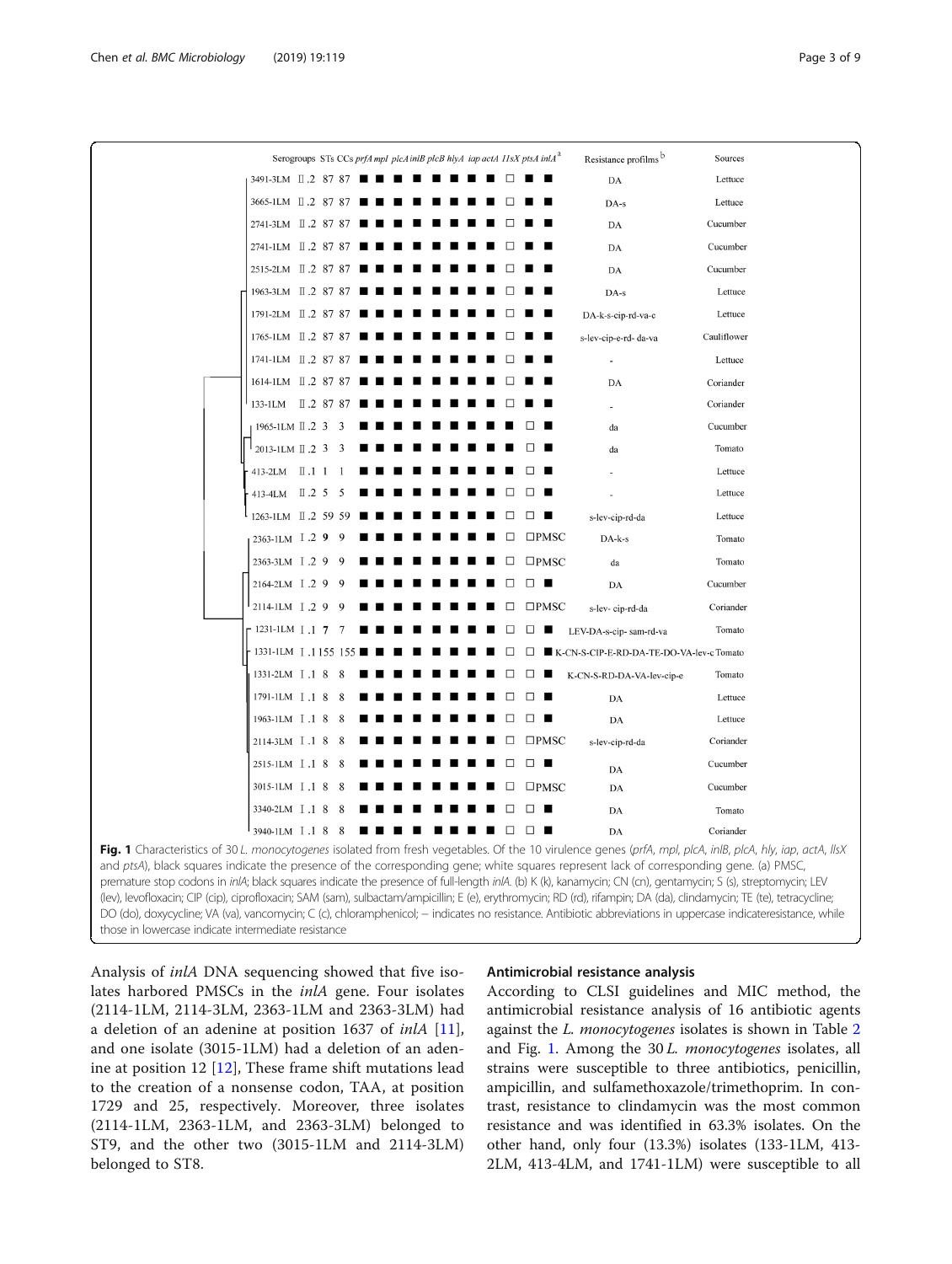<span id="page-3-0"></span>Table 2 Antibiotic resistances of Listeria monocytogenes isolates from raw fresh vegetable samples

| Antimicrobial class       | Antimicrobial agent (disk content, µg or U) | Critical value (mm) |                          |                | Sample number(%) |              |           |
|---------------------------|---------------------------------------------|---------------------|--------------------------|----------------|------------------|--------------|-----------|
|                           |                                             | S                   |                          | R              | S                |              | R.        |
| Aminoglycosides           | Kanamycin(30)                               | $\geq$ 18           | $14 - 17$                | $\leq$ 13      | 26 (86.7)        | 2(6.7)       | 2(6.7)    |
|                           | Gentamicin(10)                              | $\geq$ 15           | $13 - 14$                | $\leq$ 12      | 28 (93.3)        | 0            | 2(6.7)    |
|                           | Streptomycin(10)                            | $\geq$ 15           | $12 - 14$                | $\leq$ 11      | 19 (63.3)        | 9(30)        | 2(6.7)    |
| Fluoroquinolones          | Levofloxacin(5)                             | $\geq$ 19           | $16 - 18$                | $\leq$ 15      | 28 (93.3)        | 2(6.7)       | $\circ$   |
|                           | Ciprofloxacin(5)                            | $\geq$ 21           | $16 - 20$                | $\leq$ 15      | 22(73.3)         | 7(23.3)      | 1(3.3)    |
| Folate pathway inhibitors | Sulfamethoxazole /trimethoprim (23.75/1.25) | $\geq 16$           | $11 - 15$                | $\leq 10$      | 30 (100)         | $\mathbf{0}$ | 0         |
| $\beta$ -lactam group     | Sulbactam/ampicilin(10/10)                  | $\geq$ 15           | $12 - 14$                | $\leq$ 11      | 29 (96.7)        | 1(3.3)       | $\circ$   |
| Macrolides                | Erythromycin(15)                            | $\geq$ 23           | $14 - 22$                | $\leq$ 13      | 27 (90)          | 2(6.7)       | 1(3.3)    |
| Ansamycins                | Rifampin(5)                                 | $\geq$ 20           | $17 - 19$                | $\leq 16$      | 22(73.3)         | 6(20)        | 2(6.7)    |
| Lincosamides              | Clindamycin(2)                              | $\geq$ 21           | $15 - 20$                | $\leq$ 14      | 4(13.3)          | 7(23.3)      | 19 (63.3) |
| Tetracyclines             | Tetracycline(30)                            | $\geq$ 19           | $15 - 18$                | $\leq$ 14      | 29 (96.7)        | 0            | 1(3.3)    |
|                           | Doxycycline(30)                             | $\geq 16$           | $13 - 15$                | $\leq$ 12      | 29 (96.7)        | $\mathbf 0$  | 1(3.3)    |
| Glycopeptides             | Vancomycin <sup>a</sup> (30)                | $\geq$ 17           | $15 - 16$                | $\leq$ 14      | 25 (83.3)        | 3(10)        | 2(6.7)    |
| Phenicols                 | Chloramphenicol (30)                        | $\geq$ 18           | $13 - 17$                | $\leq$ 12      | 28 (93.3)        | 2(6.7)       | $\circ$   |
| $\beta$ -Lactam           | Ampicillin                                  | $<$ 2 µg/mL         | $\overline{\phantom{m}}$ | $\geq$ 2 µg/mL | 30 (100.0)       | 0(0)         | 0(0)      |
| $\beta$ -Lactam           | Penicillin                                  | $<$ 2 µg/mL         | -                        | $\geq$ 2 µg/mL | 30 (100.0)       | 0(0)         | 0(0)      |

<sup>a</sup>: The critical values of *Enterococcus*; the critical values of *Staphylococcus*; S susceptible, *I* intermediate, *R* resistant

the 16 antibiotics. Other isolates showed varying degrees of resistance and/or intermediate resistance to individual antibiotics. It is worth mentioning that 26.7% isolates were defined as multi-drug resistant, of which 1331-1LM and 1331-2LM were isolated from the same tomato sample and showed resistant/intermediate resistant to 12 and 9 antibiotics, respectively.

#### **Discussion**

There is no doubt that *L. monocytogenes* is a critical foodborne pathogen worldwide. At present, there are very little data on the identification of L. monocytogenes contamination in fresh vegetables in China, especially for quantitative analysis, which limits risk assessment and the development of relevant safety standards for fresh vegetables used in RTE vegetables. In this study, 419 commercially available fresh vegetables in 43 representative cities/regions in China were investigated, of which 23 (5.49%) were positive for *L. monocytogenes* (Table [1\)](#page-1-0). The highest contamination rate (7.78%) was found in lettuce sample and the MPN value of one positive sample exceeded 100 MPN/g. This could be due to the relatively large leaf surface of lettuce that is close to the soil surface and therefore easily contaminated by soil and environmental water. Wang et al. analyzed 153 RTE vegetable samples from six districts in Zigong City, Sichuan Province of China, and found a L. monocytogenes positive rate of 6.5% [\[13](#page-7-0)], which was consistent with our results. Kuanet al. reported that *L. monocytogenes* was more frequently observed in organic (9.1%) than in conventional (2.7%) vegetables in Malaysia [\[6](#page-7-0)]. These studies have reported different degrees of L. monocytogenes contamination in RTE vegetables. To date, National Health Commission of P. R. China has formulated a zero-tolerance policy for *L. monocytogenes* in cooked meat and ready-to-eat fresh meat. European Union has formulated a < 100 CFU/g policy for ready-to-eat foods during their shelf-life. However, there is no specific quantitative rule for the presence of *L. monocytogenes* in ready-to-eat vegetables. Although the prevalence of L. monocytogenes on fresh vegetables is low, RTE vegetables are generally not treated at high temperature, and if the raw material is contaminated, it poses a major potential transmission route of L. monocytogenes infection. It is necessary to perform the risk assessment of L. monocytogenes in vegetables for providing basic data to formulate the quantitative rule.

L. monocytogenes was divided into 13 serotypes, which were further divided into five phylogenetic groups by multiplex PCR [\[14](#page-7-0)]. In this study, L. monocytogenes phylogenetic group I.1 (33.3%) and II.2 (50.0%) were predominant. Previous studies have shown that phylogenetic group I.1 (1/2a-3a) of the food isolate was mainly serotype 1/2a, and phylogenetic group II.2 (1/2b-3b-7) was primarily serotype  $1/2b$  [\[14](#page-7-0)]. This indicated that phylogenetic groups I.1 and II.2 of the isolates predominate in fresh vegetables, which is consistent with previous studies [\[15](#page-7-0)]. Of the 13 serotypes, more than 95% of disease and food contamination were associated with 4 serotypes  $(1/2a, 1/2b, 1/2c,$  and 4b), and approximately 50% of clinical cases were of serotype 4b, followed by 1/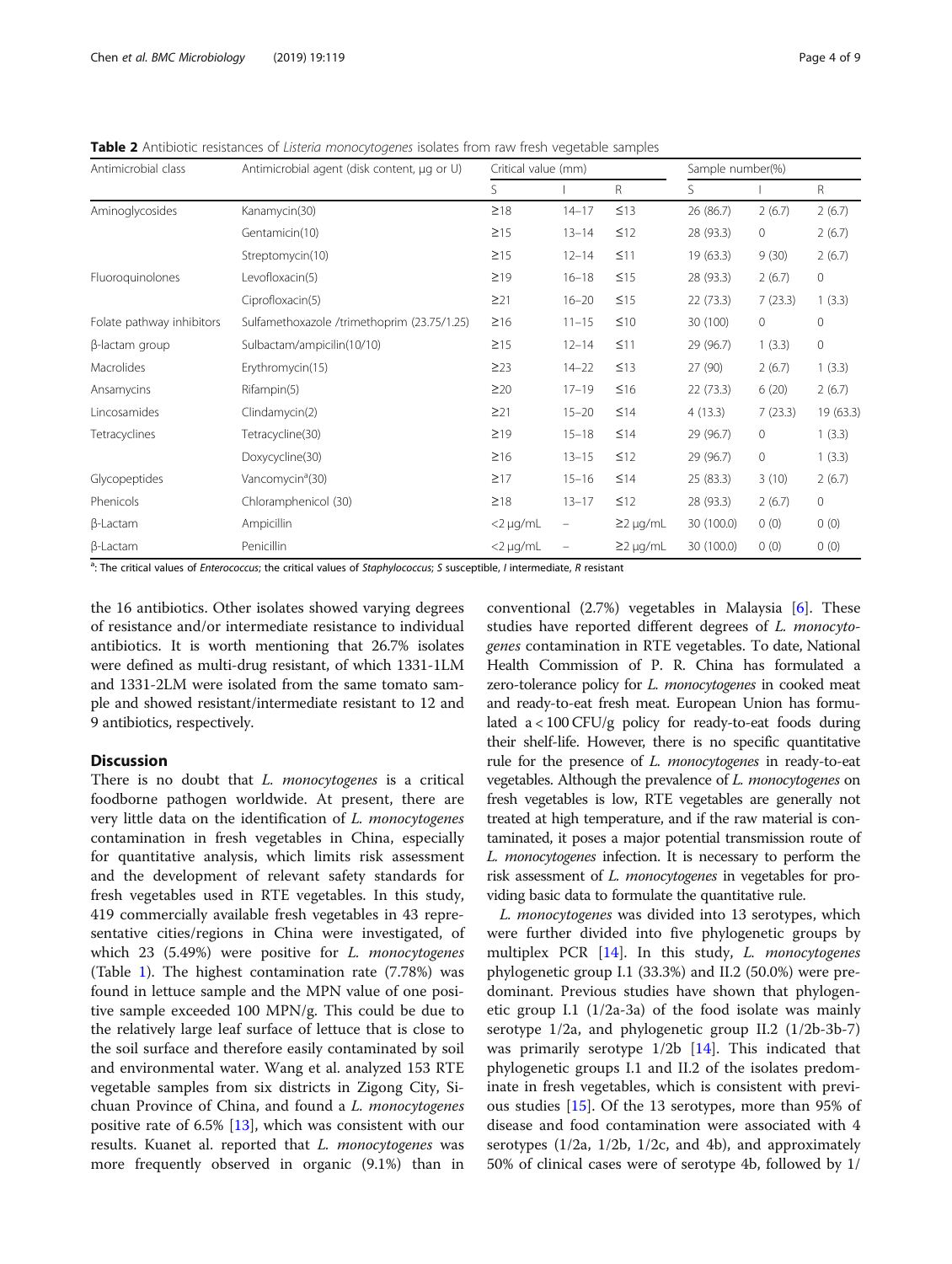2a (27%). The vast majority of L. monocytogenes serotypes isolated from fresh vegetables were consistent with the serotypes of clinical pathogenic and food contaminating strains, suggesting that contamination of fresh vegetables used to make RTE vegetables may be a transmission route for L. monocytogenes infection.

Previous studies have shown that L. monocytogenes was a highly heterogeneous species with regards to pathogenicity, which consisted of different virulence clones, and clones CC1, CC2, CC4 and CC6 were strongly associated with a clinical origin. Especially, CC4 strain carried LIPI-4, a locus involves in neural and placental infection, is considered as high pathogenicity  $[16]$ . We analyzed the MLST data of 30 strains that were collected from fresh vegetables in China and observed that the frequency distribution of these clones was highly uneven (Fig. [1\)](#page-2-0). The most prevalent clones were CC87 (36.7%), CC8 (26.7%), CC9, (13.3%), CC3 (6.7%), and CC1, CC5, CC7, CC59, and CC155 at 3.3%. In western countries, ST121, ST9, and ST8 are predominant in food items and food associated environments [\[16](#page-7-0)]. Unlike western countries, CC87 is predominant in vegetable samples in this study, which is also persistent in pre-packed smoked salmon in Singapore, Asia [\[17\]](#page-7-0). The PMSCs in *inlA* are mainly found in ST9 in this study, which was consistent with the results of ST121, indicating that the attenuated virulence of predominant L. monocytogenes STs may occur in food items and food associated environments. In addition, Wang et al. analyzed the CCs of 33 L. monocytogenes clinical isolates from different regions of China in the past decade, and showed that CC87 (24.2%) and CC8 (9.09%) strains were predom-inant [[13](#page-7-0)]. These results demonstrate that *L. monocyto*genes isolated from fresh vegetables might have potentially hypervirulent. To elucidate the status of virulence genes in the isolated strains, we performed full-length sequencing of inlA and PCR amplification of ten other virulence genes. The results suggest that only five isolates harbored PMSCs in the *inlA* gene and all isolates harbored eight virulence genes (prfA, mpl, plcA, inlB, plcA, hlyA, iap and actA). Particularly, the llsX gene (encoding Listeriolysin, LLS, a hemolytic and cytotoxic factor) belonging to LIPI-3, has been greatly associated with a subset of lineage I in human listeriosis  $[18]$  $[18]$  $[18]$ . LLS acts to target the host gut microbiota, responsible for the majority of listeriosis outbreaks [[19](#page-7-0)]. Four isolates (413-2LM, 1965-1LM and 2013-1LM) carried the *llsX* gene, and belonged to CC1 and CC3, indicating the presence of Listeria pathogenicity islands 3 (LIPI-3) in the genome, which enhances hemolytic and cytotoxic activity of *L. monocytogenes* [[18](#page-7-0)]. Recent study reported that phosphotransferase system (PTS) of the cellobiose family mediates L. monocytogenes neural and placental tropisms, which consists of six genes (including the *ptsA* gene) [\[16\]](#page-7-0). A total of 11 isolates analyzed in this study carried LIPI-4 and belonged to ST87.

Wang et al. reported that ST87 is the predominant clinical isolate of listeriosis in China, which is different from human infection cases in the United States and Europe [[20](#page-7-0)]. In conclusion, although the *L. monocytogenes* contamination rate in fresh vegetables was low, their isolates contained phenotypes, which frequently results in listeriosis for people, including ST87, ST8 and potential high-virulence strains carrying LIPI-3. Furthermore, 83.3% isolates carried the full-length inlA, suggesting that fresh vegetables could become the transmission route of L. monocytogenes infection.

At present, the drug resistance of food-borne pathogens is a growing concern that threatens public health. Antibiotics commonly administered to treat listeriosis include penicillin, amoxicillin, ampicillin, meropenem, vancomycin, gentamicin, rifampin, cotrimoxazole, levofloxacin, and linezolid, with the first three used with the highest frequency [[21\]](#page-7-0). However, *L. monocytogenes* isolates with varying levels of resistance to antibiotics has been reported. Escolar et al. found Listeria spp. isolated from RTE products of animal origin to have clindamycin (100%), ciprofloxacin (52%), penicillin (32%) and ampicillin (20%) resistance in Spain [\[22](#page-7-0)]. None of isolates was found to be resistant to ampicillin and penicillin in this study, suggesting that the first-choice drugs are still effective for listeriosis treatment. The results of this study suggest the presence of a high level of resistance to clindamycin (63.3%, see Table [2](#page-3-0)), which is used in hospital treatments  $[23]$  $[23]$ . On the other hand, 26.7% isolates were found to be multi-drug resistant in our study, with two strains (1331-1LM and 1331-2LM) isolated from the same tomato sample showing 110 MPN/g and being tolerant to 12 and 9 antibiotics, respectively. These results prompt the necessity of novel alternatives for antimicrobial to disrupt the emerging multidrug resistance of L. monocytogenes. The acquisition of multi-drug resistance is possibly related to the widespread use of antibiotics. At the same time, the bacteria can develop resistance mechanisms or acquire resistance by transmission of genetic material from other bacterial species [[22\]](#page-7-0). Therefore, it is necessary and significant to further study the possible mechanism of resistance, especially the antimicrobial resistance mechanisms of L. monocytogenes in fresh vegetables.

#### Conclusion

In conclusion, 5.49% of fresh vegetables collected from the 43 representative cities/regions markets in China were positive for *L. monocytogenes*. Phylogenetic group I.1 (33.3%) and II.2 (50.0%) of L. monocytogenes were dominant in fresh vegetable sources. The strains of ST87 (36.7%) and ST8 (26.7%) were predominantly identified by MLST analysis. The virulence genes *prfA*, *mpl*, *plcA*, inlB, plcA, hlyA, iap and actA were carried by all strains,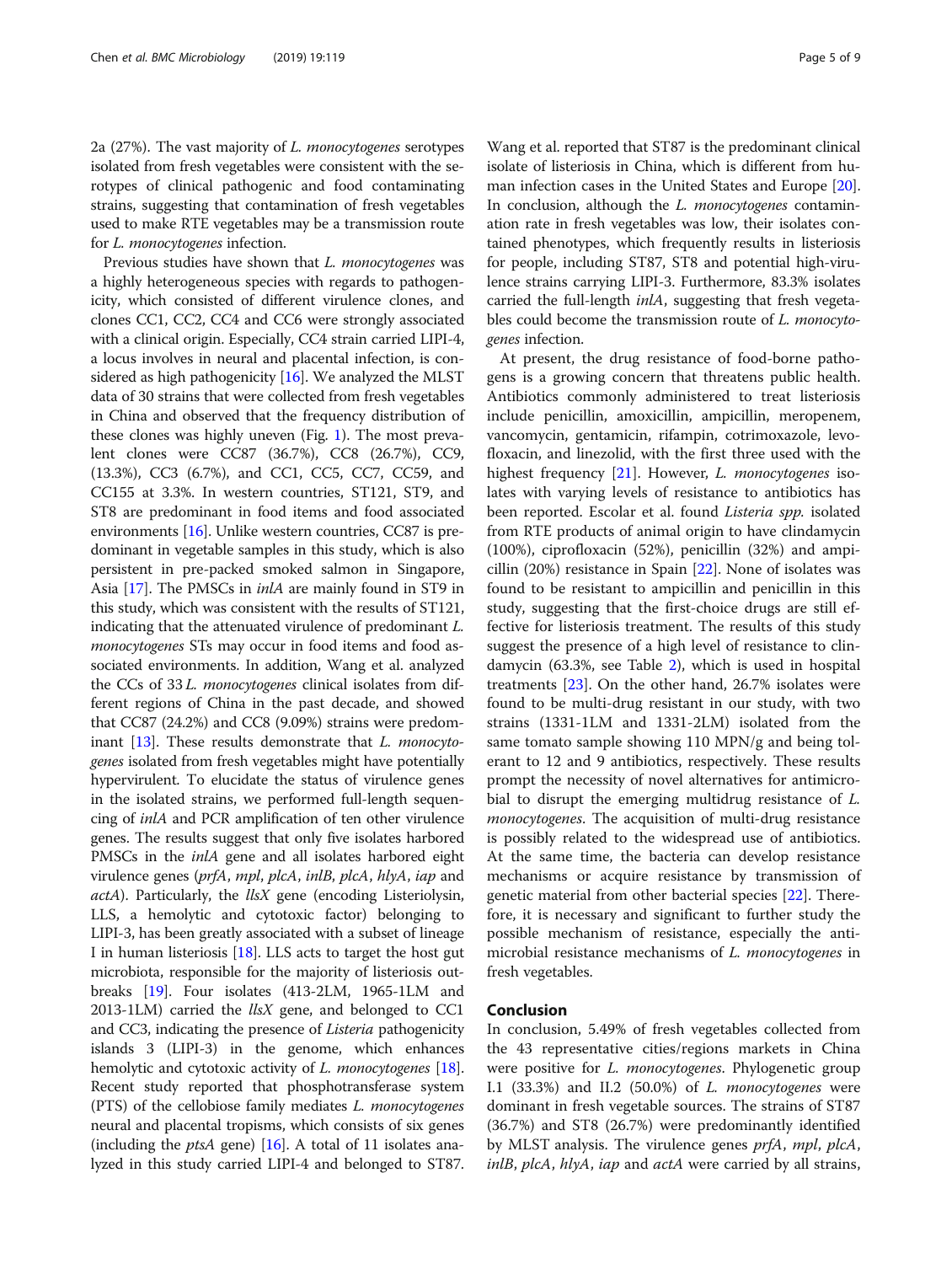<span id="page-5-0"></span>in contrast 10.0% carried the llsX gene and 36.7% carried the ptsA gene. Moreover, 83.3% of the isolates were full-length for *inlA*, indicating that most isolates were capable of invading the host cells. Except for sulfamethoxazole, ampicillin, and penicillin, different degrees of resistance to the other 13 antibiotics was observed, and multi-drug resistant strains accounted for 26.7%. The results suggest that fresh raw vegetables may be a possible transmission vehicle for L. monocytogenes infection in consumers, and should be treated with rigorous sanitization treatments when used for RTE vegetable to ensure microbiological safety.

#### Methods

#### Sample collection

A total of 419 fresh vegetables, which form the main raw ingredients in RTE vegetables, were randomly purchased from 43 representative cities or regions of China (Additional file [1:](#page-6-0) Table S1). The collected samples included coriander ( $n = 89$ ), lettuce ( $n = 90$ ), tomato ( $n = 102$ ), cucumber ( $n = 123$ ), and other vegetables ( $n = 15$ ). Sampling was carried out over a 5-year period (July 2011 to July 2016). After collection, all samples were immediately placed in sterile bags, kept in an insulated box with ice packs, and transported to the laboratory for analysis within 2 h after reaching the laboratory.

#### Qualitative and quantitative analysis

Qualitative analysis was carried out according to the food microbiological test of L. monocytogenes in GB4789.40– 2010 (National Food Safety Standards of China) with slight modification. In brief, samples were cut and mixed on a sterile workbench, and 25 g of each sample was homogenized in 225 mL Listeria enrichment broth 1 (LB1; Guangdong Huankai Co. Ltd., Guangzhou, China). Homogenates were cultured at 30 °C for 24 h, after which 0.1 mL LB1 enriched cultures were transferred to 10 mL of LB2 and incubated at 30 °C for 24 h. After incubation, the collected samples were streaked on Chromagar Listeria plates (Guangdong Huankai Co. Ltd., China) with an inoculation loop and incubated at 37 °C for 48 h. Three to five colonies typically blue in color with a white halo were selected for identification of L. monocytogenes using the Microgen ID Listeria identification system (Microgen, Camberley, United Kingdom) according to manufacturer's instructions. The L. monocytogenes isolates were stored with 20% glycerol at − 40 °C for further use.

Quantitative detection of L. monocytogenes was performed using the operational flow of the most probable number (MPN) method  $[24]$ . 25 g of each sample was added to 225 mL of Frasher enrichment broth (Guangdong Huankai Co. Ltd., China) in a homogenization bag. The sample was shaken evenly, before transferring 10 mL (1 g),

Table 3 Primers used for virulence genes detection of Listeria monocytogenes strains

| Genes                  | Sequences (5'-3')                   | Tm $(^{\circ}C)$ | Length (bp) | Reference  |
|------------------------|-------------------------------------|------------------|-------------|------------|
| prfA                   | CTGTTGGAGCTCTTCTTGGTGAAGCAATCG      | 60               | 1060        | $[35]$     |
|                        | AGCAACCTCGGTACCATATACTAACTC         |                  |             |            |
| mpl                    | <b>ATAGCTTTTCAGGCTCATTTCA</b>       | 60               | 1184        | this study |
|                        | <b>ATAGCTTTTCAGGCTCATTTCA</b>       |                  |             |            |
| $p$ <sub>I</sub> $c$ A | <b>CTGCTTGAGCGTTCATGTCTCATCCCCC</b> | 60               | 1484        | $[35]$     |
|                        | CATGGGTTTCACTCTCCTTCTAC             |                  |             |            |
| $in$ IB                | GATATTGTGCCACTTTCAGGT               | 60               | 367         | $[36]$     |
|                        | CCTCTTTCAGTGGTTGGGT                 |                  |             |            |
| $p$ <sub>I</sub> $c$ A | <b>CTGCTTGAGCGTTCATGTCTCATCCCCC</b> | 60               | 436         | $[37]$     |
|                        | <b>CATGGGTTTCACTCTCCTTCTAC</b>      |                  |             |            |
| hly                    | <b>CTTGCAACTGCTCTTTAGTAACAGC</b>    | 60               | 706         | $[38]$     |
|                        | ACAAGCTGCACCTGTTGCAG                |                  |             |            |
| iap                    | ACAAGCTGCACCTGTTGCAG                | 60               | 131         | $[39]$     |
|                        | TGACAGCGTGTGTAGTAGCA                |                  |             |            |
| actA                   | CGCCGCGGAAATTAAAAAAAGA              | 60               | 839         | $[40]$     |
|                        | ACGAAGGAACCGGGCTGCTAG               |                  |             |            |
| <b>IIxS</b>            | <b>TTATTGCATCAATTGTTCTAGGG</b>      | 52               | 200         | $[41]$     |
|                        | CCCCTATAAACATCATGCTAGTG             |                  |             |            |
| $ptsA^a$               | <b>TCCTTTTTCTTTGTTGCGGA</b>         | 52               | 450         | $[13]$     |
|                        | <b>TCTGAAGCTGTACGAAGACA</b>         |                  |             |            |

<sup>a</sup> Tm (°C) with slight modification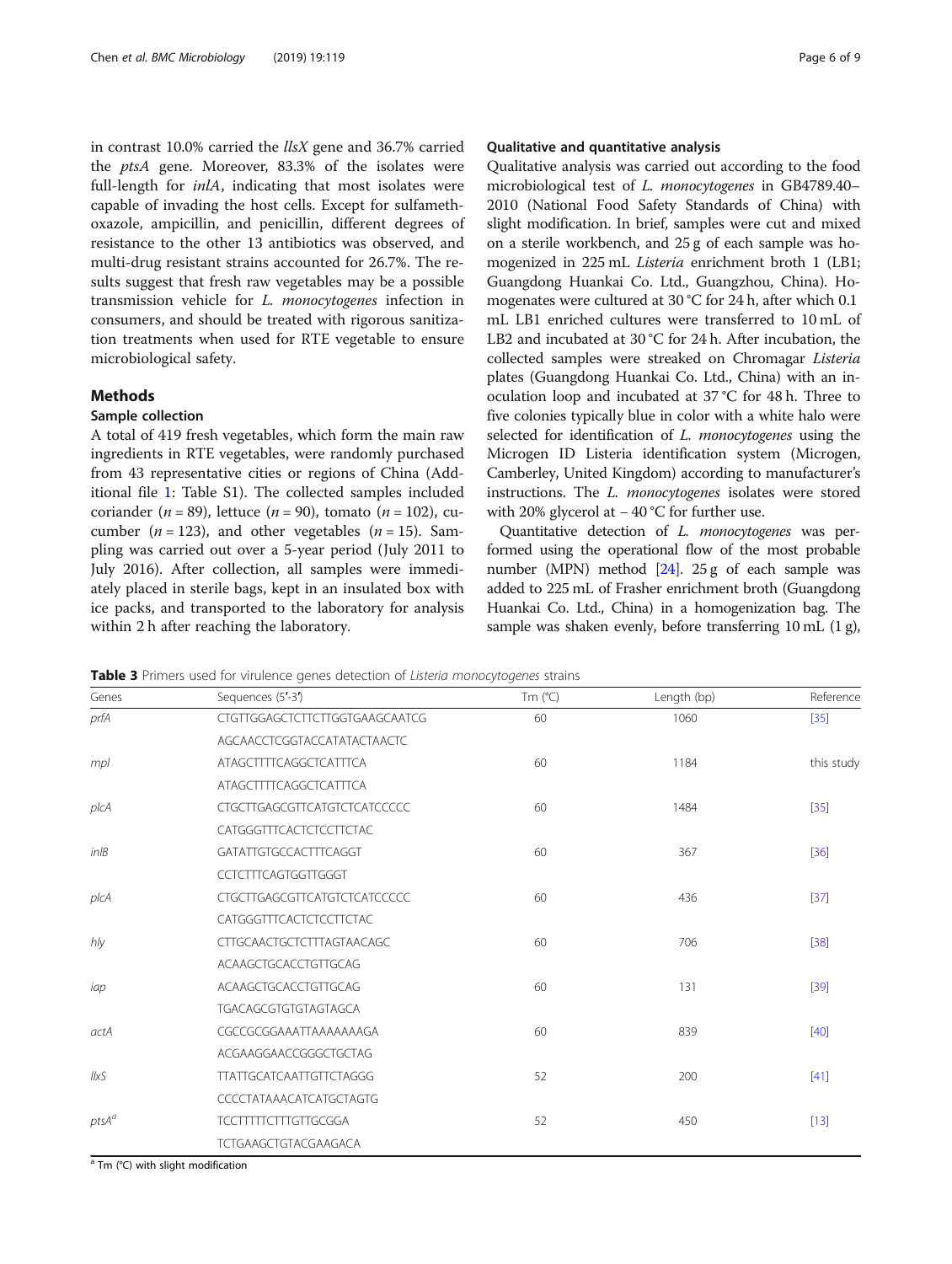<span id="page-6-0"></span> $1 \text{ mL}$  (0.1 g), or 0.1 mL (0.01 g) of the homogenates to sterile tubes. To the latter two tubes, 10 mL Fraser broth was also added, and each dilution was prepared in triplicate [[25](#page-7-0)]. After incubating at 30 °C for 48 h, the darkened Fraser tubes were selected and streaked onto Listeria chromogenic agar plates. After further purification, the isolates were identified using the Microgen ID Listeria identification system and multiplex PCR, and the MPN was calculated by referring to the MPN table.

#### Phylogenetic group analysis

The L. monocytogenes isolates of fresh vegetables were identified for phylogenetic groups by multiplex PCR according to the method of Doumith et al. The multiplex PCR method can classify 13 serotypes of *L. monocytogenes* into five phylogenetic groups, which are designated as I.1 (1/ 2a-3a), I.2 (1/2c-3c), II.1 (4b-4d-4e), II.2 (1/2b-3b-7) and III (4a-4c). The PCR products were separated by electrophoresis on a 1.5% agarose gel (containing 0.005% Goldview stain) at 100 V for 40 min, photographed using Tanon 2500 UV camera system. Images were saved in TIFF format for further analysis.

#### Multilocus sequence typing (MLST) analysis

According to the analytical method established by Ragon et al. [[26](#page-7-0)], the specific primers of seven housekeeping genes (abcZ, bglA, cat, dapE, dat, ldh and lhkA) were used for MLST using PCR amplification on isolated strains. The ldh primers were ldhF: 5′–GACAGAACAATTGGG-GATGCAATG–3′ and ldhR: 5′–AACGCCGTAGAATG-TAGCGCCT–3′ [\[27\]](#page-7-0). The all annealing temperatures are 52 °C (45 °C for *bglA* and 58 °C for *ldh*). The amplified products were subjected to bidirectional sequencing, and MLST analysis was performed using the Listeria MLST database [\(http://bigsdb.pasteur.fr/listeria/listeria.html](http://bigsdb.pasteur.fr/listeria/listeria.html)) curated by the Pasteur Institute of France. Based on MLST's seven housekeeping genes (abcZ, bglA, cat, dapE, dat, ldh and lhkA) linkage sequences, the Neighbor-Joining phylogenetic tree was constructed using MEGA 7.0.

#### Virulence profiles analysis

PCR amplification was performed to detect potential virulence-related genes of 30 L. monocytogenes isolates from fresh vegetable sources. The 10 pairs of primers and reaction conditions are shown respectively in Table [3.](#page-5-0) Multiple naturally occurring mutations leading to a premature stop codon (PMSC) in inlA have been reported worldwide, and these mutations were causally associated with attenuated virulence [\[28](#page-7-0), [29](#page-7-0)]. Therefore, the *inlA* gene was investigated by amplicon sequencing to determine the presence of PMSCs. The full-length *inlA* gene (2403 bp) was amplified from 30 isolates using external primers, and internal primers were used for sequencing [[30](#page-7-0)]. The *inlA* sequences were assembled with MEGA software (version7.0.26). By

comparing to the complete *inlA* sequence of the *L. monocy*togenes EGDe reference strain, sites of PMSC mutations in inlA were determined [[31](#page-7-0)].

#### Antimicrobial resistance analysis

According to the criteria of Staphylococcus or Enterococcus susceptibility test of the Clinical and Laboratory Standards Institute (CLSI) guidelines (M100-27th ed.) [\[32](#page-7-0)], all strains were analyzed by the disk diffusion method. A total of 14 antibiotic agents (classified in 10 categories) were tested at specific concentrations per disk. Details are provided in Table [2](#page-3-0). Staphylococcus aureus ATCC 25923 and Escherichia coli ATCC 25922 were used as quality control strains. Particularly, ampicillin and penicillin were tested by minimal inhibitory concentration (MIC) method. Isolates showing growth in wells with a concentration more than or equal to 2 μg/mL were considered resistant strains according to Standards Institute guidelines [[33](#page-7-0)]. Isolates which resistant to three or more types of antibiotic resistance were defined as multidrug-resistant strains [[34](#page-8-0)].

#### Additional file

[Additional file 1:](https://doi.org/10.1186/s12866-019-1488-5) Table S1. The detail detection results of Listeria monocytogenes in 419 vegetable samples. Table S2. Listeria monocytogenes strains isolated from fresh vegetables Figure S1. Serogroup analysis of Listeria monocytogenes strains isolated from fresh vegetable samples by multiplex PCR. The strain no. 1-30 correspond to Table S2. Figure S2. The presence of virulence-related genes in Listeria monocytogenes isolated from fresh vegetable samples. A, prfA; B, mpl; C, plcA; D, inlB; E, plcA; F, hly; G, iap; H, actA; I, llsX; J, ptsA.\*:The strain no. 1-30 correspond to Additional file 1: Table S2. (ZIP 8979 kb)

#### Abbreviations

CCs: Clonal complexes; CLSI: Clinical and Laboratory Standards Institute; L. monocytogenes: Listeria monocytogenes; LB1: Listeria enrichment broth 1; LB2: Listeria enrichment broth 2; MIC: Minimal inhibitory concentration; MLST: Multilocus sequence typing; MPN: Most probable number; PMSC: Premature stop codon; RTE: Ready-to-eat; STs: Sequence types

#### Acknowledgements

We like to thank the team of curators of the Institute Pasteur MLST databases for curating the data and making them publicly available at [http://](http://bigsdb.pasteur.fr/) [bigsdb.pasteur.fr/.](http://bigsdb.pasteur.fr/)

#### Funding

We would like to acknowledge the financial support from the National Natural Science Foundation of China (31701718, 31501580), Natural Science Foundation of Guangdong Province, China (2017A030313173), Pearl River S&T Nova Program of Guangzhou (201710010018), GDAS' Special Project of Science and Technology Development (2017GDASCX-0201), and the Science and Technology Planning Project of Guangdong Province (2016A0101–05012). The funding bodies had no role in the design of the study, in the collection, analysis, interpretation of data, or in the writing of the manuscript.

#### Availability of data and materials

All data generated or analyzed during this study are included in this published article and its supplementary information files.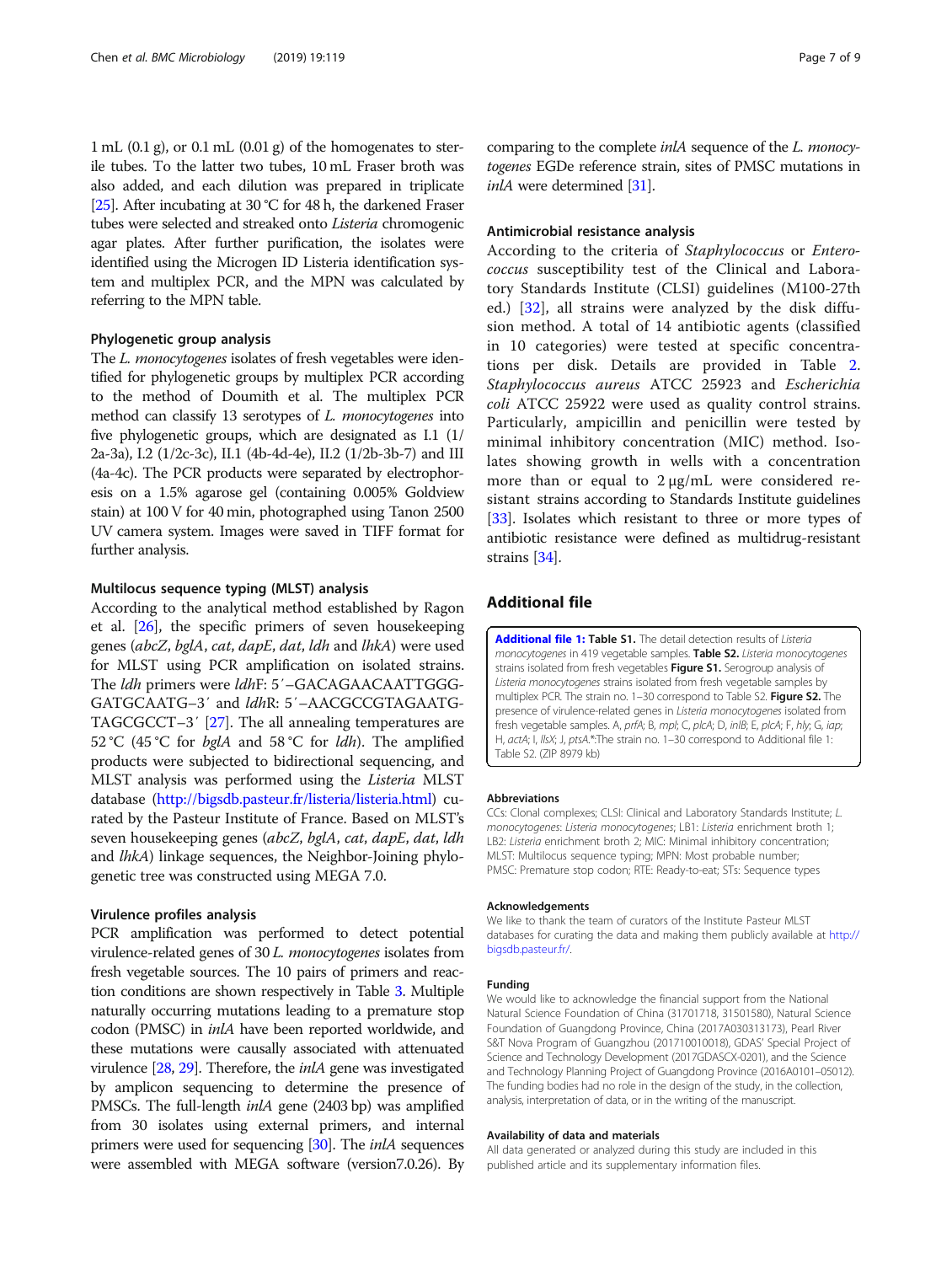#### <span id="page-7-0"></span>Authors' contributions

QW, YC, and MC conceived and designed the experiments. YC, JC, LF, MC and TL performed the experiments. YZ, HZ, RP, XW and QY conducted bioinformatics analyses. YC, MC, QW, and JZ drafted the manuscript. QW, YD, JW, JB and JZ reviewed the final manuscript. All authors read and approved the final manuscript.

#### Ethics approval and consent to participate

Not applicable.

#### Consent for publication

Not applicable.

#### Competing interests

The authors declare that they have no competing interests.

#### Publisher's Note

Springer Nature remains neutral with regard to jurisdictional claims in published maps and institutional affiliations.

#### Author details

<sup>1</sup>Guangdong Institute of Microbiology, State Key Laboratory of Applied Microbiology Southern China, Guangdong Provincial Key Laboratory of Microbial Culture Collection and Application, Guangdong Open Laboratory of Applied Microbiology, 58# Building, 100# Yard, XianlieZhong Road, Yuexiu District, Guangzhou 510070, Guangdong Province, People's Republic of China. <sup>2</sup>College of Food Science, South China Agricultural University, Guangzhou, China. <sup>3</sup>Department of Food Science and Technology, Jinan University, Guangzhou, China.

#### Received: 11 December 2018 Accepted: 10 May 2019 Published online: 03 June 2019

#### References

- 1. Alegbeleye OO, Singleton I, Sant'Ana AS. Sources and contamination routes of microbial pathogens to fresh produce during field cultivation: a review. Food Microbiol. 2018;73:177–208.
- 2. Wadamori Y, Gooneratne R, Hussain MA. Outbreaks and factors influencing microbiological contamination of fresh produce. Journal of the Science of Food & Agriculture. 2017;97(5):1396–403.
- 3. Radoshevich L, Cossart P. Listeria monocytogenes: towards a complete picture of its physiology and pathogenesis. Nat Rev Microbiol. 2018;16(1):32–46.
- 4. Taban BM, Halkman AK. Do leafy green vegetables and their ready-to-eat [RTE] salads carry a risk of foodborne pathogens? Anaerobe. 2011;17(6):286–7.
- 5. Mritunjay SK, Kumar V. A study on prevalence of microbial contamination on the surface of raw salad vegetables. Biotech. 2017;7(1):13.
- 6. Kuan CH, Rukayadi Y, Ahmad SH, Che WJWMR, Thung TY, Chang WS, Loo YY, Tan CW, Ramzi OB. Comparison of the microbiological quality and safety between conventional and organic vegetables sold in Malaysia. Front Microbiol. 2017;8:1433.
- 7. Tango CN, Wei S, Khan I, Hussain MS, Kounkeu PN, Park JH, Kim SH, Oh DH. Microbiological quality and safety of fresh fruits and vegetables at retail levels in Korea. J Food Sci. 2018;83(1):386–92.
- 8. Ajayeoba TA, Atanda OO, Obadina AO, Bankole MO, Adelowo OO. The incidence and distribution ofListeria monocytogenesin ready-to-eat vegetables in South-Western Nigeria. Food Science & Nutrition. 2016;4(1):59–66.
- 9. ZHANG X: Development status and countermeasures of vegetable and processed export industry in China. China Vegetables 2018.Article in Chinese.
- 10. Zheng L: Quantitative risk assessment and Management of Listeria monocytogenes in ready-to-eat salads. University of Shanghai for science and technology 2012.Article in Chinese.
- 11. Jonquières R, Bierne H, Mengaud J, Cossart P. The inlA gene of Listeria monocytogenes LO28 harbors a nonsense mutation resulting in release of Internalin. Infection & Immunity. 1998;66(7):3420–2.
- 12. Felício MTS, Hogg T, Gibbs P, Teixeira P, Wiedmann M. Recurrent and sporadic Listeria monocytogenesContamination in Alheiras represents considerable diversity, including virulence-attenuated isolates. Appl Environ Microbiol. 2007;73(12):3887–95.
- 13. Wang H, Luo L, Zhang Z, Deng J, Wang Y, Miao Y, Zhang L, Chen X, Liu X, Sun S. Prevalence and molecular characteristics of Listeria monocytogenes in

cooked products and its comparison with isolates from listeriosis cases. Frontiers of medicine. 2018;12(1):104–12.

- 14. Doumith M, Buchrieser C, Glaser P, Jacquet C, Martin P. Differentiation of the major Listeria monocytogenes serovars by multiplex PCR. J Clin Microbiol. 2004;42(8):3819–22.
- 15. Orsi RH, den Bakker HC, Wiedmann M. Listeria monocytogenes lineages: genomics, evolution, ecology, and phenotypic characteristics. Int J Med Microbiol. 2011;301(2):79–96.
- 16. Maury MM, Tsai YH, Charlier C, Touchon M, Chenalfrancisque V, Leclercq A, Criscuolo A, Gaultier C, Roussel S, Brisabois A. Uncovering Listeria monocytogenes hypervirulence by harnessing its biodiversity. Nat Genet. 2016;48(3):308–13.
- 17. Chau ML, Aung KT, Hapuarachchi HC, Lee PS, Lim PY, Kang JS, Ng Y, Yap HM, Yuk HG, Gutiérrez RA, Ng LC. Microbial survey of ready-to-eat salad ingredients sold at retail reveals the occurrence and the persistence of Listeria monocytogenes sequence types 2 and 87 in pre-packed smoked salmon. BMC Microbiol. 2017;17(1):46.
- 18. Cotter PD, Draper LA, Lawton EM, Daly KM, Groeger DS, Casey PG, Ross RP, Hill C. Listeriolysin S, a novel peptide Haemolysin associated with a subset of lineage I Listeria monocytogenes. PLoS Pathog. 2008;4(9):e1000144.
- 19. Quereda JJ, Nahori MA, Meza-Torres J, Sachse M, Titos-JimeÂnez P, Gomez-Laguna J, Dussurget O, Cossart P, Pizarro-Cerdá J. Listeriolysin S is a Streptolysin S-like virulence factor that targets exclusively prokaryotic cells in vivo. MBio. 2017;8(2). pii: e00259-17.
- 20. Wang Y, Jiao Y, Lan R, Xu X, Liu G, Wang X, Zhang L, Pang H, Jin D, Dai H. Characterization of Listeria monocytogenes isolated from human Listeriosis cases in China. Emerging Microbes & Infections. 2015;4(8):e50.
- 21. Pagliano P, Arslan F, Ascione T. Epidemiology and treatment of the commonest form of listeriosis: meningitis and bacteraemia. Infez Med. 2017; 25(3):210–6.
- 22. Escolar C, Gómez D, Rota García MD, Conchello P, Herrera A. Antimicrobial resistance profiles of Listeria monocytogenes and Listeria innocua isolated from ready-to-eat products of animal origin in Spain. Foodborne Pathogens & Disease. 2017;14(6):357–63.
- 23. Moreno LZ, Paixão R, Gobbi DD, Raimundo DC, Ferreira TP, Moreno AM, Hofer E, Reis CM, Matté GR, Matté MH. Characterization of antibiotic resistance in Listeria spp. isolated from slaughterhouse environments, pork and human infections. Journal of Infection in Developing Countries. 2014; 8(4):416–23.
- 24. Gombas DE, Chen Y, Clavero RS, Scott VN. Survey of Listeria monocytogenes in ready-to-eat foods. J Food Prot. 2003;66(4):559–69.
- 25. Chen M: Study on the genetic diversity and quorum sensing of foodborne Listeria monocytogenessouth China University of Technology; 2014.Article in Chinese.
- 26. Ragon M, Wirth T, Hollandt F, Lavenir R, Lecuit M, Le MA, Brisse S. A New Perspective on Listeria monocytogenesEvolution. PLoS Pathog. 2008;4(9):e1000146.
- 27. Cheng J, Chen M, Chen Y, Zhang J, Wu Q. Exploring potential mechanism of quinolone resistance of foodborne Listeria monocytogenes isolates. J Food Sci Technol. 2018;36(04):32–40 Article in Chinese.
- 28. Nightingale KK, Ivy RA, Ho AJ, Fortes ED, Njaa BL, Peters RM, Wiedmann M. inlA premature stop codons are common among Listeria monocytogenes isolates from foods and yield virulence-attenuated strains that confer protection against fully virulent strains. Applied & Environmental Microbiology. 2008;74(21):6570–83.
- 29. Roldgaard BB, Andersen JB, Hansen TB, Christensen BB, Licht TR. Comparison of three Listeria monocytogenes strains in a Guinea-pig model simulating food-borne exposure. FEMS Microbiol Lett. 2010;291(1):88–94.
- 30. Wu S, Wu Q, Zhang J, Chen M, Guo W. Analysis of multilocus sequence typing and virulence characterization of Listeria monocytogenes isolates from Chinese retail ready-to-eat food. Front Microbiol. 2016;7:168.
- 31. Gelbíčová T, Koláčková I, Pantůček R, Karpíšková R. A novel mutation leading to a premature stop codon in inlA of Listeria monocytogenes isolated from neonatal listeriosis. New Microbiol. 2015;38(2):293–6.
- 32. Clinical and Laboratory Standard Institute: Performance Standards for Antimicrobial Susceptibility Testing: 27th Informational Supplement (M100- 27th ed.). Wayne, PA: Clinical and Laboratory Standards Institute. January, 2017.
- 33. Clinical and Laboratory Standard Institute: Methods for antimicrobial dilution and disk susceptibility testing for infrequently isolated or fastidious bacteria; approved guideline-second edition. M45-A2, vol. 30, no. 18. Wayne, PA: Clinical and Laboratory Standard Institute. 2014.